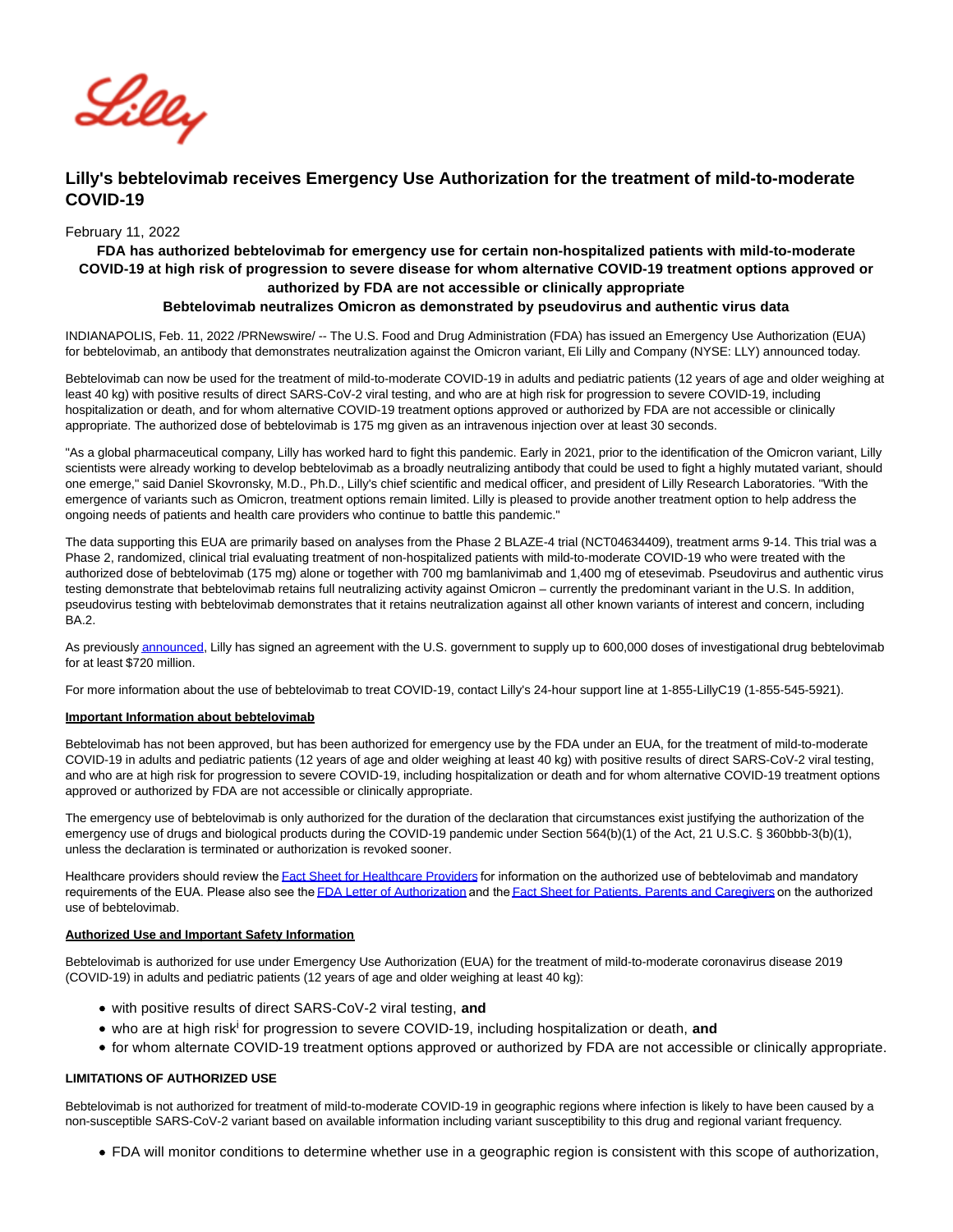referring to available information, including information on variant susceptibility, and CDC regional variant frequency data available at: [https://covid.cdc.gov/covid-data-tracker/#variant-proportions.](https://c212.net/c/link/?t=0&l=en&o=3441548-1&h=3153987115&u=https%3A%2F%2Fcovid.cdc.gov%2Fcovid-data-tracker%2F%23variant-proportions&a=https%3A%2F%2Fcovid.cdc.gov%2Fcovid-data-tracker%2F%23variant-proportions)

FDA's determination and any updates will be available at: [https://www/fda.gov/emergency-preparedness-and-response](https://c212.net/c/link/?t=0&l=en&o=3441548-1&h=3647041555&u=https%3A%2F%2Fwww%2Ffda.gov%2Femergency-preparedness-and-response%2Fmcm-legal-regulatory-and-policy-framework%2Femergency-use-authorization%23coviddrugs&a=https%3A%2F%2Fwww%2Ffda.gov%2Femergency-preparedness-and-response%2Fmcm-legal-regulatory-and-policy-framework%2Femergency-use-authorization%23coviddrugs) /mcm-legal-regulatory-and-policy-framework/emergency-use-authorization#coviddrugs

Bebtelovimab is not authorized for use in patients who:

- are hospitalized due to COVID-19, OR
- require oxygen therapy and/or respiratory support due to COVID-19, OR
- require an increase in baseline oxygen flow rate and/or respiratory support due to COVID-19 and are on chronic oxygen therapy and/or respiratory support due to underlying non-COVID-19 related comorbidity.

Treatment with bebtelovimab has not been studied in patients hospitalized due to COVID-19. Monoclonal antibodies, such as bebtelovimab, may be associated with worse clinical outcomes when administered to hospitalized patients with COVID-19 requiring high flow oxygen or mechanical ventilation.

### **Important Safety Information**

There are limited clinical data available for bebtelovimab. Serious and unexpected adverse events may occur that have not been previously reported with bebtelovimab use.

# **WARNINGS**

#### **Hypersensitivity Including Anaphylaxis and Infusion-Related Reaction**

Serious hypersensitivity reactions, including anaphylaxis, have been observed with administration of other SARS-CoV-2 monoclonal antibodies and could occur with administration of bebtelovimab. If signs and symptoms of a clinically significant hypersensitivity reaction or anaphylaxis occur, immediately discontinue administration, and initiate appropriate medications and/or supportive care.

Infusion-related reactions, which may occur up to 24 hours after the injection, have been observed in clinical trials of bebtelovimab when administered with other monoclonal antibodies and may occur with use of bebtelovimab alone. These reactions may be severe or life threatening. Signs and symptoms of infusion-related reactions may include:

fever, difficulty breathing, reduced oxygen saturation, chills, fatigue, arrhythmia (e.g. atrial fibrillation, sinus tachycardia, bradycardia), chest pain or discomfort, weakness, altered mental status, nausea, headache, bronchospasm, hypotension, hypertension, angioedema, throat irritation, rash including urticaria, pruritus, myalgia, vasovagal reactions (e.g. pre-syncope, syncope), dizziness, and diaphoresis.

Administer appropriate medications and/or supportive care if an infusion-related reaction occurs.

Hypersensitivity reactions occurring more than 24 hours after the injection have also been reported with the use of SARS-CoV-2 monoclonal antibodies under Emergency Use Authorization.

#### **Clinical Worsening After Monoclonal Antibody Administration**

Clinical worsening of COVID-19 after administration of SARS-CoV-2 monoclonal antibody treatment has been reported and may include signs or symptoms of fever, hypoxia or increased respiratory difficulty, arrhythmia (e.g., atrial fibrillation, sinus tachycardia, bradycardia), fatigue, and altered mental status. Some of these events required hospitalization. It is not known if these events were related to SARS-CoV-2 monoclonal antibody use or were due to progression of COVID-19.

#### **Limitations of Benefit and Potential Risk in Patients with Severe COVID-19**

Treatment with bebtelovimab has not been studied in patients hospitalized due to COVID-19. Monoclonal antibodies, such as bebtelovimab, may be associated with worse clinical outcomes when administered to hospitalized patients with COVID-19 requiring high-flow oxygen or mechanical ventilation. See Limitations of Authorized Use.

#### **Adverse Reactions**

Adverse reactions observed in those who have received bebtelovimab alone or in combination with bamlanivimab and etesevimab, at the authorized dose or higher are infusion-related reactions (n=2, 0.3%), pruritus (n=2, 0.3%) and rash (n=5, 0.8%). The most common treatment-emergent adverse events observed in subjects treated with bebtelovimab, alone or in combination with bamlanivimab and etesevimab, at the authorized dose or higher included nausea (0.8%) and vomiting (0.7%).

# **USE IN SPECIFIC POPULATIONS**

### **Pregnancy**

There are insufficient data to evaluate a drug-associated risk of major birth defects, miscarriage, or adverse maternal or fetal outcomes. Bebtelovimab should only be used during pregnancy if the potential benefit outweighs the potential risk for the mother and the fetus.

#### **Breastfeeding**

There are no available data on the presence of bebtelovimab in human or animal milk, the effects on the breastfed infant, or the effects on milk production. Breastfeeding individuals with COVID-19 should follow practices according to clinical guidelines to avoid exposing the infant to COVID-19.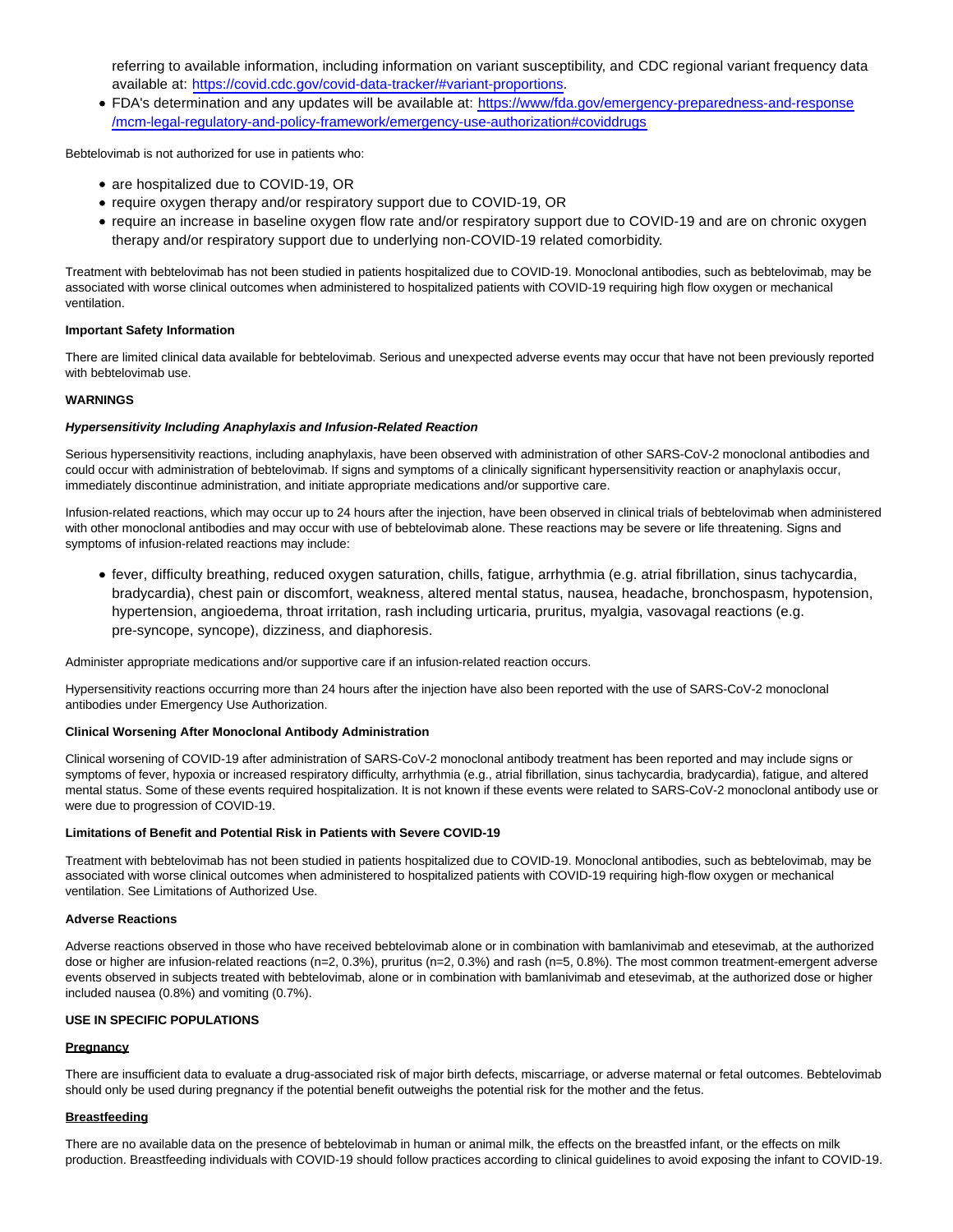#### **About bebtelovimab**

Bebtelovimab (LY-CoV1404; LY3853113) is a neutralizing IgG1 monoclonal antibody (mAb) directed against the spike protein of SARS-CoV-2 that maintains binding and neutralizing activity across currently known and reported variants of concern, including Omicron and BA.2. Bebtelovimab is being studied for the treatment of mild-to-moderate COVID-19 both as a monotherapy and together with other mAbs. Lilly has licensed and developed bebtelovimab after it was discovered by AbCellera and the scientists at the National Institute of Allergy and Infectious Diseases (NIAID) Vaccine Research Center.

### **About BLAZE-4**

BLAZE-4 is a Phase 2, randomized clinical trial evaluating treatment of subjects with mild-to-moderate COVID-19 (subjects with COVID-19 symptoms who are not hospitalized).

The data supporting this EUA for treatment of mild-to-moderate COVID-19 are primarily based on analyses of data from the Phase 2 BLAZE-4 trial (NCT04634409), treatment arms 9-14. This trial evaluated the clinical safety and efficacy from subjects receiving 175 mg bebtelovimab, alone and together with 700 mg bamlanivimab and 1,400 mg of etesevimab. The authorized dosage of bebtelovimab is 175 mg given as an intravenous injection over at least 30 seconds.

Clinical data confirm the neutralizing ability of bebtelovimab. The trial enrolled subjects who were not hospitalized and had 1 or more COVID-19 symptoms that were at least mild in severity.

#### **About Lilly's COVID-19 Efforts**

Lilly has utilized the full force of its expertise to develop the first monoclonal antibody authorized for Emergency Use (EUA) by the U.S. Food and Drug Administration (FDA) – bamlanivimab, followed by the authorization of bamlanivimab with etesevimab and, most recently, bebtelovimab. The authorized dose of bebtelovimab is 175 mg given as an intravenous injection over at least 30 seconds.

While bamlanivimab together with etesevimab are not authorized for use in the U.S., at this time, the FDA will monitor conditions to determine whether use in a geographic region is medically appropriate, referring to available information, including information on variant susceptibility, and CDC regional variant frequency data available at[: https://covid.cdc.gov/covid-data-tracker/#variant-proportions.](https://c212.net/c/link/?t=0&l=en&o=3441548-1&h=3153987115&u=https%3A%2F%2Fcovid.cdc.gov%2Fcovid-data-tracker%2F%23variant-proportions&a=https%3A%2F%2Fcovid.cdc.gov%2Fcovid-data-tracker%2F%23variant-proportions) 

To date, over 700,000 patients have been treated with Lilly's monoclonal antibodies in the U.S., potentially preventing more than 35,000 hospitalizations and at least 14,000 deaths during the worst of the pandemic. Click [here](https://c212.net/c/link/?t=0&l=en&o=3441548-1&h=1591092057&u=https%3A%2F%2Fwww.lilly.com%2Fnews%2Fstories%2F2022-coronavirus-covid19-global-response&a=here) for resources related to Lilly's COVID-19 efforts.

# **About Eli Lilly and Company**

Lilly is a global health care leader that unites caring with discovery to create medicines that make life better for people around the world. We were founded more than a century ago by a man committed to creating high-quality medicines that meet real needs, and today we remain true to that mission in all our work. Across the globe, Lilly employees work to discover and bring life-changing medicines to those who need them, improve the understanding and management of disease, and give back to communities through philanthropy and volunteerism. To learn more about Lilly, please visit us at [www.lilly.com](https://c212.net/c/link/?t=0&l=en&o=3441548-1&h=773379504&u=https%3A%2F%2Fc212.net%2Fc%2Flink%2F%3Ft%3D0%26l%3Den%26o%3D3376839-1%26h%3D2441047373%26u%3Dhttps%253A%252F%252Fc212.net%252Fc%252Flink%252F%253Ft%253D0%2526l%253Den%2526o%253D3131091-1%2526h%253D1386005987%2526u%253Dhttps%25253A%25252F%25252Fwww.lilly.com%25252F%2526a%253Dwww.lilly.com%26a%3Dwww.lilly.com&a=www.lilly.com) and [www.lilly.com/news](https://c212.net/c/link/?t=0&l=en&o=3441548-1&h=1221488356&u=https%3A%2F%2Fc212.net%2Fc%2Flink%2F%3Ft%3D0%26l%3Den%26o%3D3376839-1%26h%3D3673019237%26u%3Dhttps%253A%252F%252Fc212.net%252Fc%252Flink%252F%253Ft%253D0%2526l%253Den%2526o%253D3131091-1%2526h%253D3055978097%2526u%253Dhttps%25253A%25252F%25252Fwww.lilly.com%25252Fnews%2526a%253Dwww.lilly.com%25252Fnews%26a%3Dwww.lilly.com%252Fnews&a=www.lilly.com%2Fnews). P-LLY

#### **Lilly Cautionary Statement Regarding Forward-Looking Statements**

This press release contains forward-looking statements (as that term is defined in the Private Securities Litigation Reform Act of 1995) about bebtelovimab as a potential therapy for patients with COVID-19, the supply, distribution and contracts with governments relating to bebtelovimab, and Lilly's development plans, and reflects Lilly's current beliefs and expectations. However, as with any such undertaking, there are substantial risks and uncertainties in the process of drug research, development and commercialization. Among other things, there can be no guarantee that future study results will be consistent with the results to date, that bebtelovimab will prove to be a safe and effective treatment for COVID-19, that bebtelovimab will receive regulatory approvals or additional authorizations, that patients will volunteer to participate in clinical trials or achieve positive outcomes, that Lilly will obtain any additional purchase orders or supply contracts, or that Lilly can provide an adequate supply of bebtelovimab in all circumstances. For a further discussion of these and other risks and uncertainties that could cause actual results to differ from Lilly's expectations, please see Lilly's most recent Forms 10-K and 10-Q filed with the U.S. Securities and Exchange Commission. Lilly undertakes no duty to update forward-looking statements.

PP-BB-US-0009 02/2022 ©Lilly USA, LLC 2022. All rights reserved.

<sup>i.</sup> For information on medical conditions and factors associated with increased risk for progression to severe COVID-19, see the Centers for Disease Control and Prevention (CDC) website: [https://www.cdc.gov/coronavirus/2019-ncov/need-extra-precautions/people-with-medical-conditions.html](https://c212.net/c/link/?t=0&l=en&o=3441548-1&h=709580858&u=https%3A%2F%2Fwww.cdc.gov%2Fcoronavirus%2F2019-ncov%2Fneed-extra-precautions%2Fpeople-with-medical-conditions.html&a=https%3A%2F%2Fwww.cdc.gov%2Fcoronavirus%2F2019-ncov%2Fneed-extra-precautions%2Fpeople-with-medical-conditions.html). Healthcare providers should consider the benefit-risk for an individual patient.

**Refer to:** Dani Barnhizer[, dbarnhizer@lilly.com,](mailto:dbarnhizer@lilly.com) 317-607-6119 (Media) Kevin Hern[; hern\\_kevin\\_r@lilly.com;](mailto:hern_kevin_r@lilly.com) 317-277-1838 (Investors)